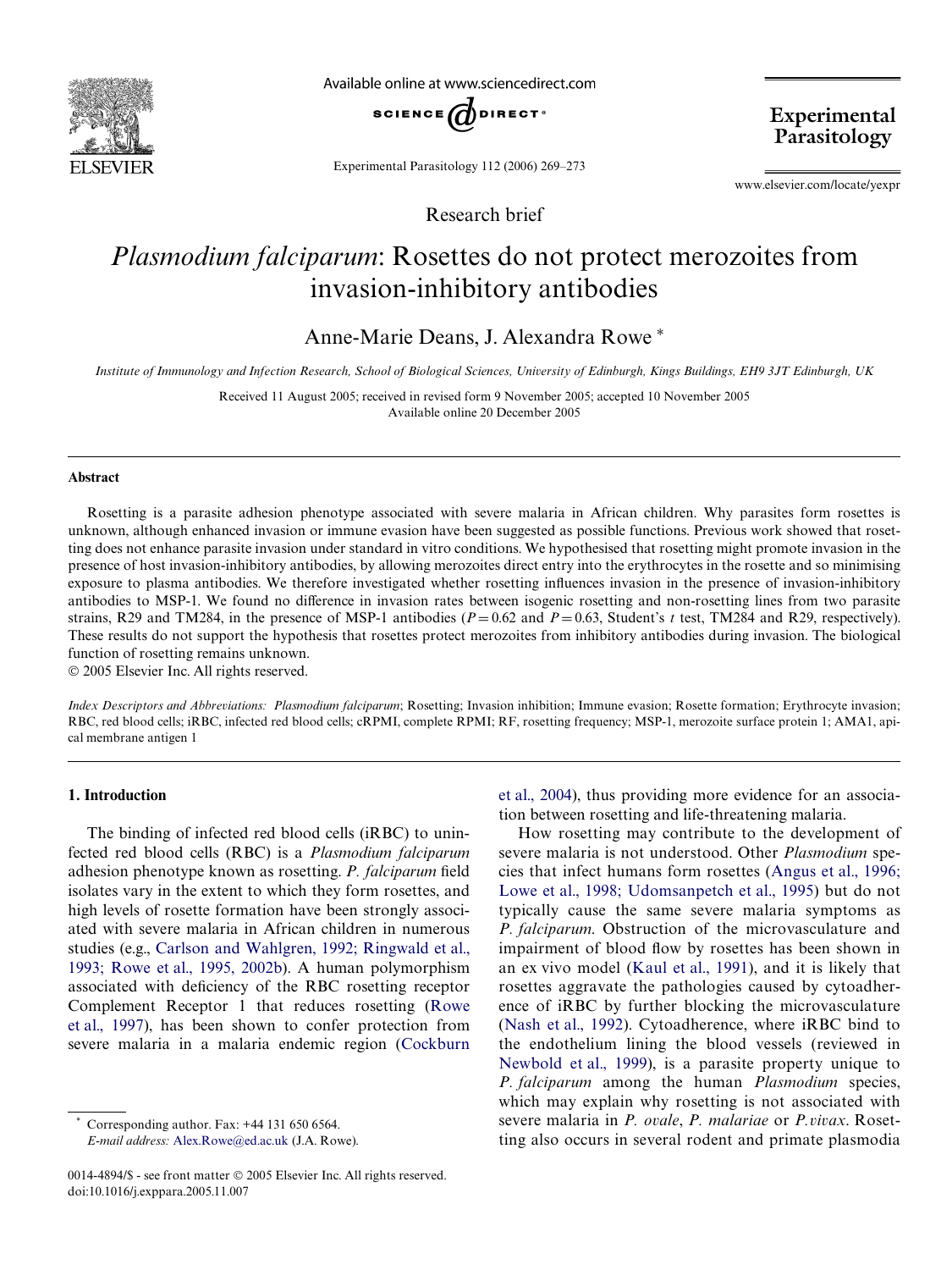such as *Plasmodium chabaudi* ([Mackinnon et al., 2002\)](#page-4-5), *Plasmodium fragile* ([David et al., 1988\)](#page-4-6), *Plasmodium coatneyi* ([Kawai et al., 1995\)](#page-4-7), and *Plasmodium cynomolgi* [\(Handunnetti et al., 1989](#page-4-8)). The widespread occurrence of rosetting in a variety of plasmodium species suggests that rosetting may have an important biological function, however this function is currently unknown.

Rosetting in *P. falciparum* field isolates has been positively associated with host parasitaemia in African children [\(Rowe et al., 2002a\)](#page-4-9). It had been postulated that the function of rosetting could be to facilitate merozoite invasion [\(Wahlgren et al., 1989](#page-4-10)), which would promote high asexual blood stage parasitaemias in the host. However, experiments with a culture-adapted laboratory strain PA1 showed conclusively that there was no difference in invasion rates between the isogenic rosetting and non-rosetting parasites in this strain ([Clough et al., 1998](#page-4-11)).

We hypothesised that increased invasion of rosetting parasites may only occur in the presence of host immunity, when rosettes could potentially act as an immune evasion mechanism by shielding the merozoites from host invasioninhibitory antibodies. It is plausible that merozoites released from a rosetting iRBC may be able to reinvade the neighbouring RBC without prolonged exposure to host antibodies in the plasma, as indicated in [Fig. 1](#page-1-0)A. Merozoites from non-rosetting parasites would be exposed to plasma antibodies that could inhibit their invasion [\(Fig. 1](#page-1-0)B). If this were the case, one would expect rosetting parasites to have higher invasion rates than isogenic nonrosetting parasites in the presence of invasion inhibiting antibodies. To test this hypothesis, we compared the invasion rates of isogenic rosetting and non-rosetting parasite lines of two culture-adapted *P. falciparum* strains in the presence of invasion-inhibitory antibodies to MSP-1(merozoite surface protein one) ([Singh et al., 2003](#page-4-12)).

### <span id="page-1-1"></span>**2. Methods**

## *2.1. Parasite culture*

The parasites studied were *P. falciparum* clone R29 (derived from the IT strain) and strain TM284 [\(Rowe et al.,](#page-4-0) [1997](#page-4-0)). R29 and TM284 are genotypically distinct and express different PfEMP1 variants ([Rowe et al., 1997](#page-4-0) and unpublished data). Parasites were cultured in complete RPMI (cRPMI: RPMI 1640 plus 25 mM Hepes, 2 mM glutamine,  $25 \text{ mM}$  glucose,  $25 \mu\text{g/ml}$  gentamicin, and  $10\%$ pooled human serum) at  $1-2\%$  haematocrit in O<sup>+</sup> RBC at 37 °C with 3% CO<sub>2</sub>, 1% O<sub>2</sub>, and 96% N<sub>2</sub>. Parasites were synchronised by sorbitol lysis ([Lambros and Vanderberg,](#page-4-13) [1979](#page-4-13)). To select for isogenic rosetting and non-rosetting parasite lines, the cultures were selected using plasmagel flotation [\(Pasvol et al., 1978; Rowe et al., 1997\)](#page-4-14). Following suspension in plasmagel solution, the rosetting trophozoitestage parasites settle to the bottom with the RBC pellet and the non-rosetting trophozoite-stage parasites float in the upper layer above the RBC pellet. The non-rosetting upper layer was carefully removed and both layers were washed and then returned to culture. Repeated plasmagel selections over 1–2 weeks result in rosetting lines with >65% rosette



<span id="page-1-0"></span>Fig. 1. Diagram showing how merozoites released from rosetting and non-rosetting *P. falciparum* iRBC could be differentially inhibited by invasion-inhibitory antibodies. (A) Rosetting might reduce the effect of invasion-inhibitory antibodies if merozoites invade directly into the RBC in rosettes, thereby avoiding prolonged exposure to antibodies in the host's plasma. (B) Merozoites derived from non-rosetting parasites would be exposed to antibodies in the plasma and hence would show lower invasion rates than merozoites from rosetting parasites. (C) If merozoites from rosetting parasites do not preferentially invade the RBC in the rosette but are exposed to plasma antibodies in a similar way to merozoites from non-rosetting parasites, they would be expected to show reduced invasion rates in the presence of host antibodies. Our results indicate that merozoites released from rosetting parasites are inhibited to the same extent as merozoites released from non-rosetting parasites (B and C).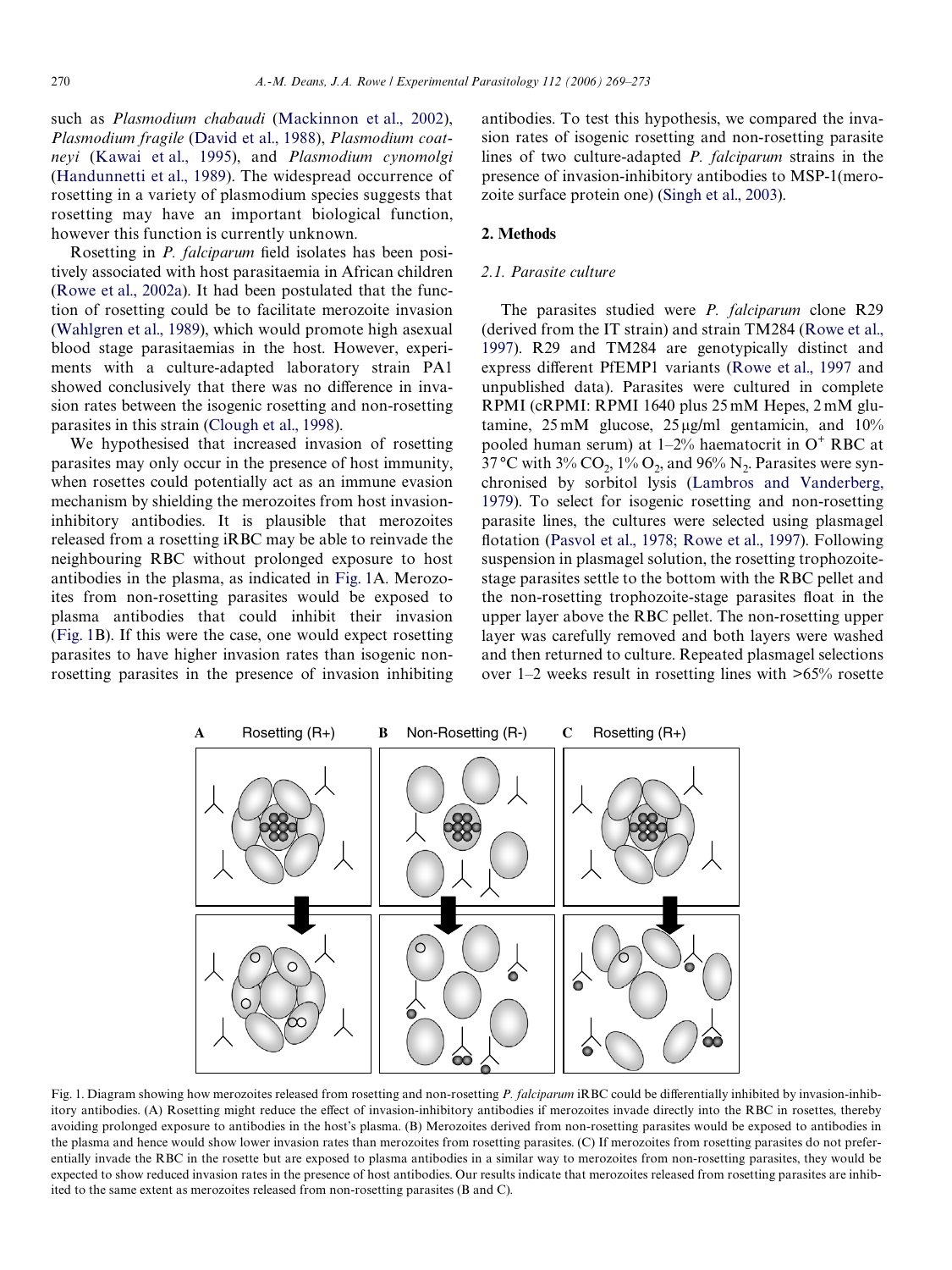frequency and non-rosetting lines with  $\lt 6\%$  rosette frequency.

#### *2.2. Invasion assays*

Synchronous trophozoite-stage parasite cultures were diluted to approximately 1% parasitaemia with RBC and resuspended in cRPMI at 2% haematocrit. Fifty microlitre samples were set up in quadruplicate or triplicate wells in a 96-well flat-bottomed plate. The wells immediately surrounding the samples had been prepared to contain  $100 \mu$ l incomplete RPMI to prevent significant evaporation from test wells during the assay. The plate was placed in a gas modulator chamber and gassed with  $3\%$  CO<sub>2</sub>,  $1\%$  O<sub>2</sub>, and  $96\%$  N<sub>2</sub> for 3 min before being placed at  $37^{\circ}$ C for 24h. From the remaining sample, pre-invasion smears were made to count the exact pre-invasion parasitaemia on a Giemsa-stained thin smear. After 24 h, Giemsa-stained thin smears were made from all wells and the parasitaemia was assessed by counting 1000 RBC. The invasion rate is the post-invasion parasitaemia divided by the pre-invasion parasitaemia.

Invasion inhibition assays were carried out using rabbit polyclonal IgG to MSP-1–42 ([Singh et al., 2003\)](#page-4-12). We also tested a monoclonal antibody to MSP-1 [\(Blackman et al.,](#page-3-2) [1990; McBride and Heidrich, 1987\)](#page-3-2), two other rabbit polyclonal antibodies to MSP-1 (gift from Dr. Mike Blackman) and a rabbit polyclonal IgG to AMA-1 (gift from Dr. Allan Saul), however, none of these reagents gave significant inhibition of invasion with R29 or TM284. For the assays with the anti-MSP-1–42 antibody, the starting cultures were diluted to 0.9–1.3% parasitaemia with RBC and resuspended to 2% haematocrit with no added antibody (control) or a final concentration of  $1.5$  mg/ml of anti-MSP-1 IgG. Assays were set up and invasion rates were assessed as described above, with triplicate wells for each antibody and control. To ensure that the invasion-inhibitory antibody did not disrupt rosettes, samples of the rosetting parasites were incubated with the MSP-1–42 antibodies at the above concentration for 30 min at 37 °C and then the rosette frequency was assessed.

#### *2.3. Assessment of rosette frequency*

 $\rm A$  200  $\mu$ l aliquot of culture suspension containing mature pigmented trophozoite-stage parasites was stained with 25 µg/ml ethidium bromide for 5 min at 37 °C. Ten microlitres of culture suspension was placed on a microscope slide and covered with a coverslip. The stained sample was viewed with a  $40\times$  objective using a Leica fluorescence microscope with both UV and brightfield light to allow visualisation of both iRBC and RBC simultaneously. Two hundred iRBC were counted and scored for rosetting, with a rosette being defined as an iRBC binding two or more RBC. The percentage of the 200 iRBC in rosettes is termed the rosette frequency (RF). For the invasion assays, rosetting cultures had a RF of above 65% and nonrosetting cultures had a RF of less than 6%.

## *2.4. Statistics*

Statistical analysis was done with Statview 5.0.1 software. The invasion rates of isogenic rosetting and nonrosetting parasites were analysed with a paired Student's *t* test, paired by experiment to control for variations in invasion due to RBC donor, RBC age, and human sera. The percentage inhibition of invasion by the MSP-1–42 antibody of rosetting and non-rosetting parasites was analysed with a Student's *t* test.

#### **3. Results and discussion**

## *3.1. Invasion rates of isogenic rosetting and non-rosetting parasites*

We first set out to investigate whether isogenic rosetting and non-rosetting parasite lines derived from R29 and TM284 differed in their invasion rates under standard in vitro culture conditions. Over seven (TM284) or eight  $(R29)$  experiments, there was no significant difference in the invasion rates of the isogenic rosetting and non-rosetting lines [\(Table 1,](#page-2-0)  $P = 0.86$  and  $P = 0.21$ , paired Student's *t* test, TM284 and R29, respectively). We therefore confirmed the previous findings of Clough et al. that rosetting does not enhance invasion ([Clough et al., 1998](#page-4-11)).

# *3.2. Invasion rates of isogenic rosetting and non-rosetting parasites in the presence of antibodies to MSP-1*

To examine the hypothesis that rosetting may enhance invasion in the presence of host invasion-inhibitory antibodies ([Figs. 1A](#page-1-0) and B), we studied the invasion rates of isogenic rosetting and non-rosetting parasites in the presence of antibodies to MSP-1–42 ([Singh et al., 2003\)](#page-4-12). In two experiments with both TM284 and R29, we found that the isogenic rosetting and non-rosetting parasites did not differ significantly in the percentage inhibition of invasion in the presence of the MSP-1–42 antibodies [\(Table 2,](#page-3-3)  $P = 0.62$  and

<span id="page-2-0"></span>Table 1

Rosette frequency and invasion rate for two pairs of isogenic *P. falciparum* rosetting and non-rosetting parasites

| Strain          | $\mathbf{R}^{\mathrm{a}}$ |        | R F <sup>b</sup>   | Invasion rate <sup>c</sup> | Paired $t$ test <sup>d</sup> |  |  |  |  |
|-----------------|---------------------------|--------|--------------------|----------------------------|------------------------------|--|--|--|--|
| TM284           | $R+$<br>$R -$             |        | 74 (4.8)<br>3(2.4) | 6.7(1.6)<br>6.6(2.0)       | $P = 0.86$                   |  |  |  |  |
| R <sub>29</sub> | $R+$<br>$R -$             | 8<br>8 | 77 (8.3)<br>2(1.6) | 5.3(1.8)<br>4.4(1.6)       | $P = 0.21$                   |  |  |  |  |

<sup>a</sup> R, rosetting phenotype; R+, rosetting; and R-, non-rosetting.<br><sup>b</sup> PE rosette froquancy counted as percent iPPC binding two

RF, rosette frequency counted as percent iRBC binding two or more uninfected RBC; mean (standard deviation).

Invasion rate is the number of ring-iRBC from triplicate or quadruplicate wells from each experiment after 24 h invasion divided by the starting schizont parasitaemia; mean (standard deviation).

Paired *t* test for the invasion rate of the isogenic  $R+$  and  $R-$  cultures paired by experiment to account for variations due to RBC age, RBC donor, and human sera.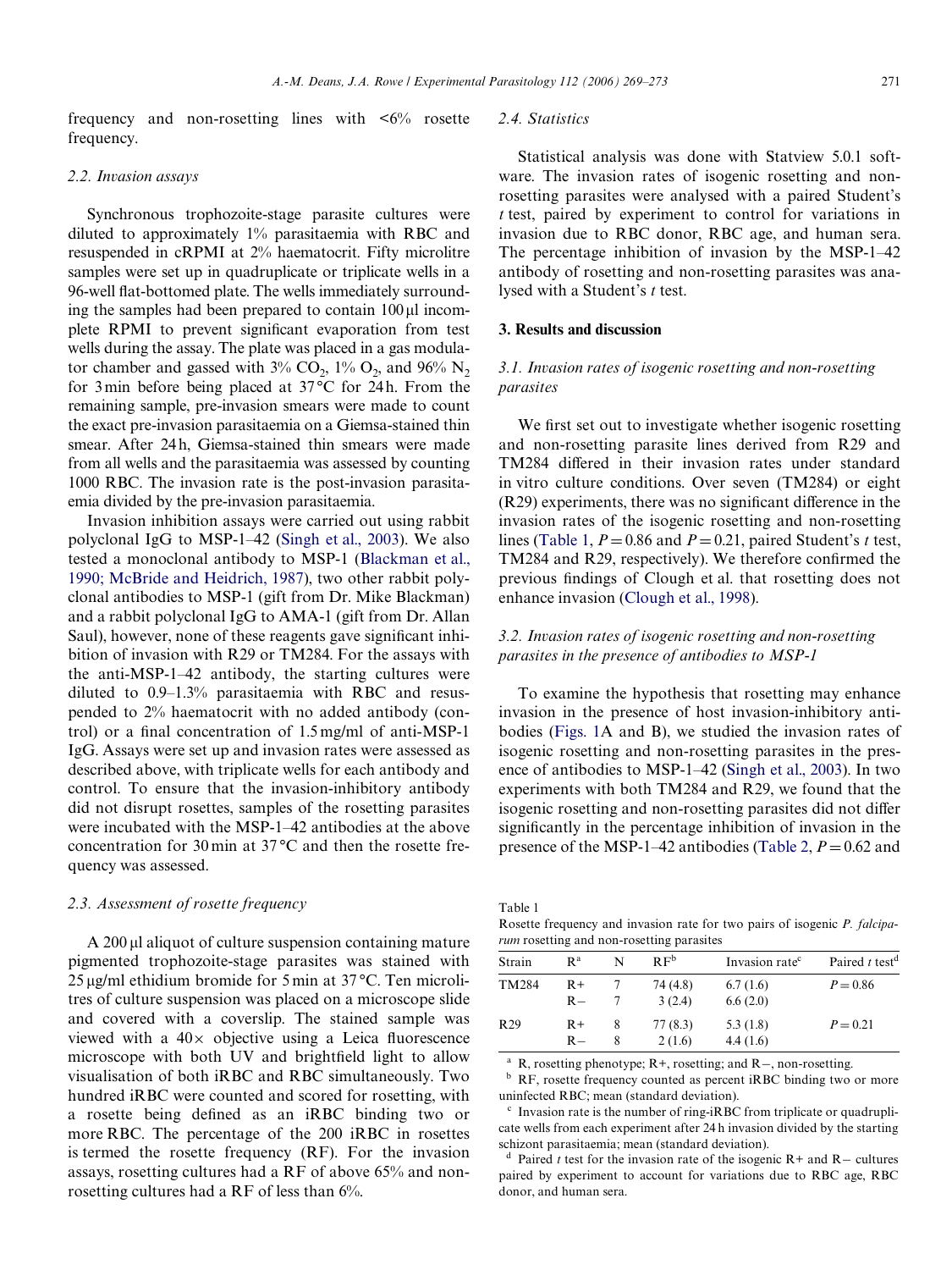<span id="page-3-3"></span>Table 2 Invasion inhibition of two pairs of isogenic rosetting and non-rosetting *P. falciparum* parasites

| Strain          | Experiment                  | $\mathbf{R}^{\text{a}}$ | $\rm RF^b$         | Invasion rate <sup>c</sup> |                      | Inhibition <sup>d</sup> |
|-----------------|-----------------------------|-------------------------|--------------------|----------------------------|----------------------|-------------------------|
|                 |                             |                         |                    | Control                    | MSP-1 Ab             |                         |
| TM284           | 1                           | $R+$<br>$R-$            | 70<br>2            | 7.4(1.2)<br>6.8(1.4)       | 4.9(0.1)<br>4.7(0.3) | 33.3<br>30.2            |
|                 | $\mathcal{D}_{\mathcal{L}}$ | $R+$<br>$R -$           | 68<br>$\theta$     | 9.0(1.2)<br>8.7(0.2)       | 6.2(0.9)<br>5.2(0.7) | 31.2<br>40.2            |
| R <sub>29</sub> | 1                           | $R+$<br>$R -$           | 76<br>$\mathbf{0}$ | 5.1(1.2)<br>2.5(0.3)       | 3.8(0.3)<br>1.8(0.2) | 24.4<br>28.0            |
|                 | $\overline{2}$              | $R+$<br>$R-$            | 76<br>$\theta$     | 5.9(0.3)<br>4.3(1.2)       | 3.4(0.2)<br>3.1(0.3) | 42.9<br>28.9            |

<sup>a</sup> R, rosetting phenotype; R+, rosetting; and R-, non-rosetting.

<sup>b</sup> RF, rosette frequency counted as percent iRBC binding two or more uninfected RBC.

 $\textdegree$  Invasion rate is the mean (standard deviation) number of ring-iRBC from triplicate wells after 24 h invasion divided by the starting schizont parasitaemia.

<sup>d</sup> Percent inhibition of invasion of the isogenic R+ and R- parasites in the presence of the MSP-1 antibody compared to the control invasion rate. There was no significant difference in the inhibition between the  $R+$  and  $R-$  parasites ( $P = 0.62$  and  $P = 0.63$ , Student's *t* test, TM284 and R29, respectively).

 $P=0.63$ , Student's *t* test, TM284 and R29, respectively). The mean inhibition of invasion for rosetting parasites was  $33.0\%$  (95% confidence interval 25.5–40.5%) and for nonrosetting parasites was  $31.8\%$  (95% confidence interval 26.3–37.3%). Therefore, we found no evidence to support the hypothesis that rosettes protect merozoites from invasion-inhibitory antibodies as hypothesised in [Fig. 1A](#page-1-0). Instead, the data suggest that rosetting parasites are inhibited by invasion-inhibitory antibodies to the same extent as non-rosetting parasites [\(Figs. 1B](#page-1-0) and C).

Although we have found no evidence to support the hypothesis that rosettes protect merozoites from invasioninhibitory antibodies, because of the variation in the experiments shown in [Table 2,](#page-3-3) we cannot completely exclude the possibility of a minor difference in invasion inhibition between rosetting and non-rosetting parasites. To increase the sensitivity of these experiments, we attempted to identify a reagent that would provide greater inhibition of rosetting for repeated assays, however, none of the other reagents to MSP-1 and AMA-1 that were tested (see Sec-tion [2](#page-1-1)) showed any significant invasion inhibition in either R29 or TM284. We also attempted to examine the inhibitory effect of the MSP-1–42 antibodies on R29 and TM284 cultures under shaking conditions, however, no inhibition of invasion was seen when the cultures were shaken rather than static (data not shown).

To ensure that our results were not due to rosettes being disrupted by the invasion-inhibitory antibodies, we assessed the effect of the MSP-1–42 antibodies on rosetting. For both  $R29$ and TM284, we found that the RF did not change in the presence of the MSP-1–42 antibodies (R29—control with no antibody 48% RF, 1.5mg/ml MSP-1–42 52% RF; TM284—control with no antibody 83% RF, 1.5mg/ml MSP-1–42 84% RF).

It is unclear whether rosettes are stable during schizogony or whether they break apart before the schizonts rupture. Our results point towards the latter being the most likely possibility. This suggestion is consistent with previous findings showing that the RBC forming the rosette are not preferentially targeted during invasion ([Clough et al.,](#page-4-11) [1998](#page-4-11)).

In the invasion inhibition experiments [\(Table 2\)](#page-3-3), the data show a trend towards rosetting R29 parasites having higher overall invasion rates than R29 non-rosetting parasites in the control cultures without added antibodies. However, as shown in [Table 1,](#page-2-0) an analysis of a larger number of experiments does not support a significant difference in invasion rates between these isogenic lines.

Although we have found no evidence to support the hypothesis that rosettes protect merozoites from invasioninhibitory antibodies, it remains possible that rosettes may affect the interactions of iRBC with other components of the host's immune system. Contact-dependent activation of natural killer cells—an important first line in innate immunity against *P. falciparum*—has been reported [\(Artavanis-](#page-3-4)[Tsakonas et al., 2003](#page-3-4)), and this activation may not occur if uninfected RBC surround the iRBC. Contrary to this, binding of iRBC to dendritic cells has been shown to modulate the function of antigen-presenting cells to possibly delay an immune reaction [\(Urban et al., 1999\)](#page-4-15), so rosetting may prevent the binding of iRBC to receptors on the surface of dendritic cells and may promote dendritic cell activity. Furthermore, rosettes may shield the iRBC from phagocytosis by macrophages and neutrophils. Future experiments will compare natural killer cell activation, dendritic cell modulation, and phagocytosis of rosetting and non-rosetting parasites in an attempt to understand the biological function of rosetting.

## **Acknowledgments**

We are grateful to Mike Blackman, Tony Holder, Carole Long, Siddhartha Mahanty, and Allan Saul for the gift of invasion-inhibitory antibodies. This work was funded by the Wellcome Trust (4 year PhD studentship to A.M.D. and Senior Research Fellowship Grant No. 067431 to J.A.R.).

#### **References**

- <span id="page-3-1"></span>Angus, B.J., Thanikkul, K., Silamut, K., White, N.J., Udomsangpetch, R., 1996. Short report: Rosette formation in *Plasmodium ovale* infection. American Journal of Tropical Medicine and Hygiene 55, 560–561.
- <span id="page-3-4"></span>Artavanis-Tsakonas, K., Eleme, K., McQueen, K.L., Cheng, N.W., Parham, P., Davis, D.M., Riley, E.M., 2003. Activation of a subset of human NK cells upon contact with *Plasmodium falciparum*-infected erythrocytes. Journal of Immunology 171, 5396–5405.
- <span id="page-3-2"></span>Blackman, M.J., Heidrich, H.G., Donachie, S., McBride, J.S., Holder, A.A., 1990. A single fragment of a malaria merozoite surface protein remains on the parasite during red cell invasion and is the target of invasioninhibiting antibodies. Journal of Experimental Medicine 172, 379–382.
- <span id="page-3-0"></span>Carlson, J., Wahlgren, M., 1992. *Plasmodium falciparum* erythrocyte rosetting is mediated by promiscuous lectin-like interactions. Journal of Experimental Medicine 176, 1311–1317.